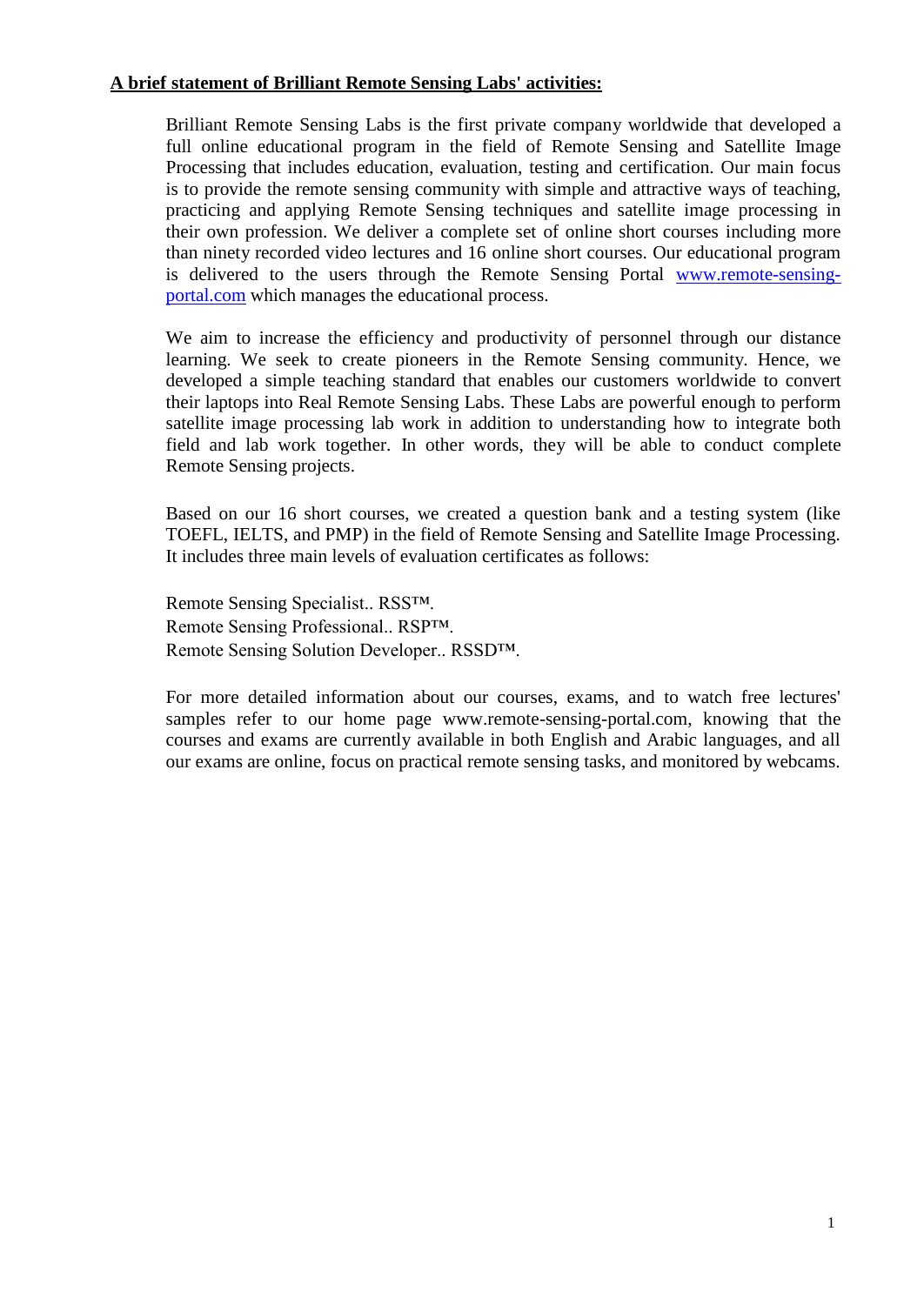**Attachment B: A list of The Remote Sensing Portal's team, and addresses of Brilliant Remote Sensing Labs company:**

### **1. Our working team:**

|               | <b>Name</b>    | <b>Qualification/Role</b>                                  |
|---------------|----------------|------------------------------------------------------------|
| 1             | Ayman Salem    | <b>ERDAS Imagine Authorized Instructor</b>                 |
|               |                | MSc. Remote Sensing, University College London             |
|               |                | Executive Director, Brilliant Remote Sensing Labs FZ LLE   |
|               |                | Founder of The Remote Sensing Portal                       |
| $\mathcal{P}$ | Eman Hussein   | <b>Geomatic Engineer</b>                                   |
|               |                | <b>Remote Sensing Instructor</b>                           |
| 3             | Yasmin Mhmoud  | <b>Geomatic Engineer</b>                                   |
|               |                | <b>Remote Sensing Instructor</b>                           |
| 4             | Hossam Soliman | System Adminstrator and IT specialist                      |
| 5             | Mahmoud Bakr   | Software Engineer, developer of our Learning Management    |
|               |                | System.                                                    |
| 6             | Mohamed Waheed | Teaching Skills expert, Producer of the English version of |
|               |                | our courses.                                               |

#### **2. Our addresses:**

| <b>Name</b>         | <b>Qualification/Role</b>                                     |
|---------------------|---------------------------------------------------------------|
| <b>Main Address</b> | <b>Brilliant Remote Sensing Labs FZ LLE</b>                   |
|                     | Creative City, Creative Tower,                                |
|                     | Fujairah, UAE, P.O. Box: 4422                                 |
| Correspondence      | <b>Brilliant Remote Sensing Labs FZ LLE</b>                   |
| address             | Office 404, Building B, Al Saaha Offices Souk Al Bahar,       |
|                     | Old Town Island, Burj Khalifa District, Dubai, UAE, P.O. Box: |
|                     | 487177                                                        |

**Note:** Attachment C which represents a list of our courses and certificates are in the following page.